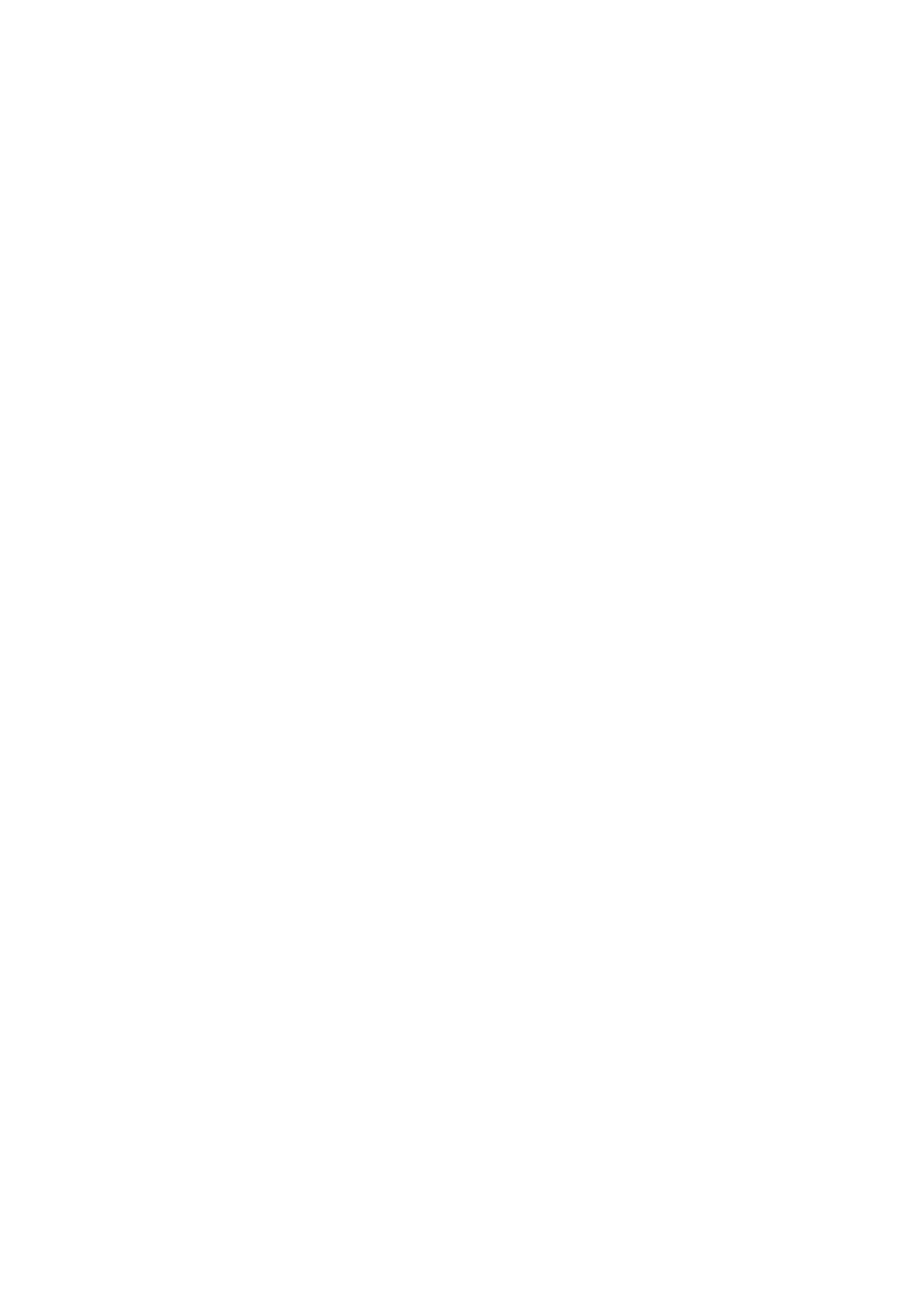

# **Food (Safety Programs) Amendment Regulation 2007 (No 1)**

**Subordinate Law SL2007-14** 

made under the

**Food Act 2001**

| <b>Name of regulation</b>                                                                                                                  |  |  |
|--------------------------------------------------------------------------------------------------------------------------------------------|--|--|
| This regulation is the <i>Food</i> (Safety Programs) Amendment<br>Regulation $2007$ (No 1).                                                |  |  |
| <b>Commencement</b>                                                                                                                        |  |  |
| This regulation commences on the day after its notification day.                                                                           |  |  |
| The naming and commencement provisions automatically commence on<br><b>Note</b><br>the notification day (see Legislation Act, $s$ 75 (1)). |  |  |
| <b>Legislation amended</b>                                                                                                                 |  |  |
| This regulation amends the Food Regulation 2002.                                                                                           |  |  |
|                                                                                                                                            |  |  |

J2007-21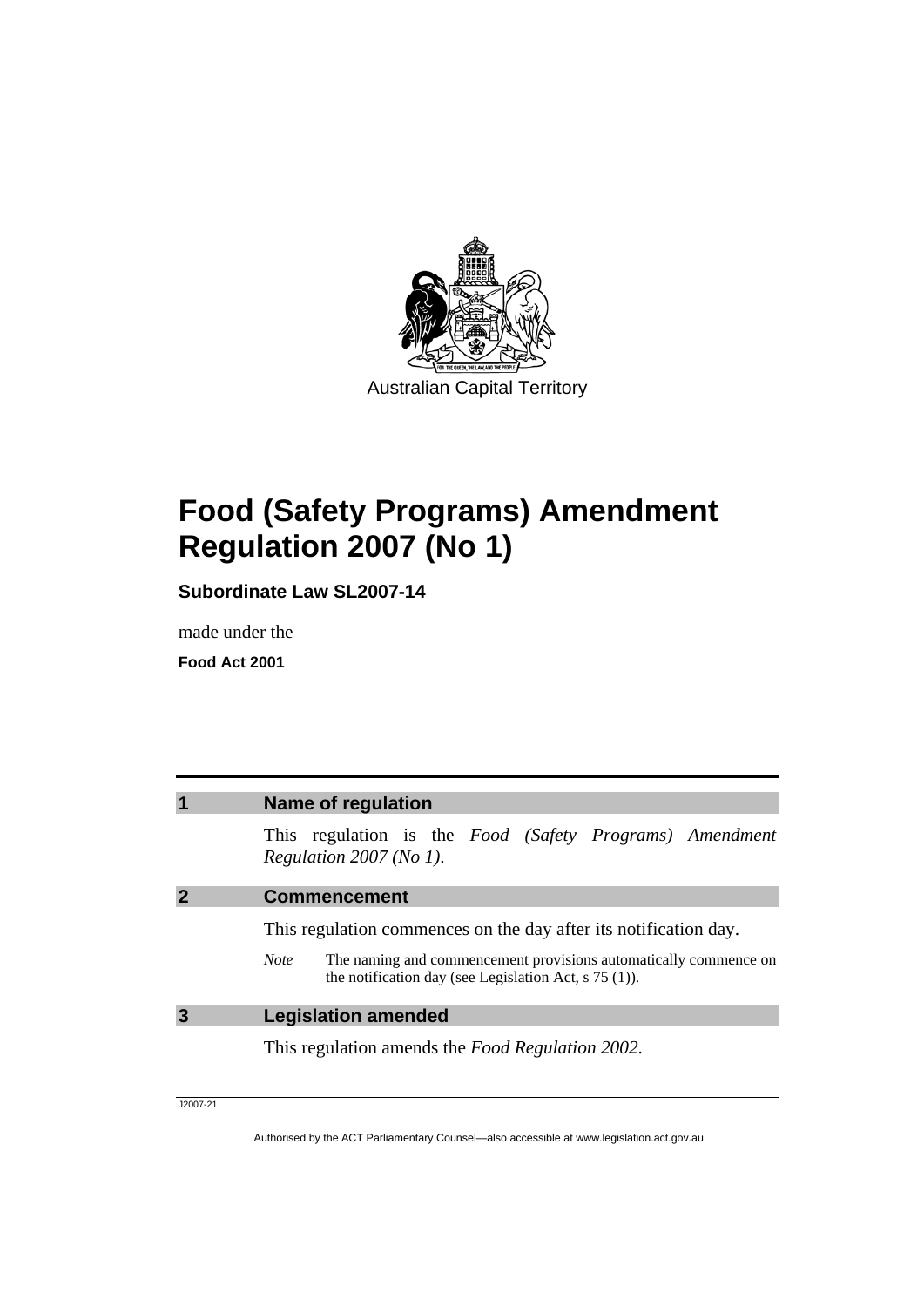| $\overline{\mathbf{4}}$ | <b>New sections 2 and 2A</b>                                                                             |                                                                                                                                                                                                                                                                                      |  |
|-------------------------|----------------------------------------------------------------------------------------------------------|--------------------------------------------------------------------------------------------------------------------------------------------------------------------------------------------------------------------------------------------------------------------------------------|--|
|                         | in part 1, insert                                                                                        |                                                                                                                                                                                                                                                                                      |  |
| $\mathbf{2}$            | <b>Dictionary</b>                                                                                        |                                                                                                                                                                                                                                                                                      |  |
|                         | The dictionary at the end of this regulation is part of this regulation.                                 |                                                                                                                                                                                                                                                                                      |  |
|                         | Note 1                                                                                                   | The dictionary at the end of this regulation defines certain terms used in<br>this regulation.                                                                                                                                                                                       |  |
|                         | Note 2                                                                                                   | A definition in the dictionary (including a signpost definition) applies to<br>the entire regulation unless the definition, or another provision of the<br>regulation, provides otherwise or the contrary intention otherwise<br>appears (see Legislation Act, s 155 and s 156 (1)). |  |
| 2A                      | <b>Notes</b><br>A note included in this regulation is explanatory and is not part of<br>this regulation. |                                                                                                                                                                                                                                                                                      |  |
|                         |                                                                                                          |                                                                                                                                                                                                                                                                                      |  |
|                         | <b>Note</b>                                                                                              | See the Legislation Act, $s$ 127(1), (4) and (5) for the legal status of<br>notes.                                                                                                                                                                                                   |  |
| 5                       | Sections 2A to 7                                                                                         |                                                                                                                                                                                                                                                                                      |  |
|                         | renumber as sections 3 to 8                                                                              |                                                                                                                                                                                                                                                                                      |  |
| 6                       | New part 3                                                                                               |                                                                                                                                                                                                                                                                                      |  |
|                         | insert                                                                                                   |                                                                                                                                                                                                                                                                                      |  |
| Part 3                  |                                                                                                          | <b>Food safety programs</b>                                                                                                                                                                                                                                                          |  |

### **9 Food safety auditors**

 (1) The chief health officer may, in writing, authorise a public health officer to be a food safety auditor.

page 2 Food (Safety Programs) Amendment Regulation 2007 (No 1)

SL2007-14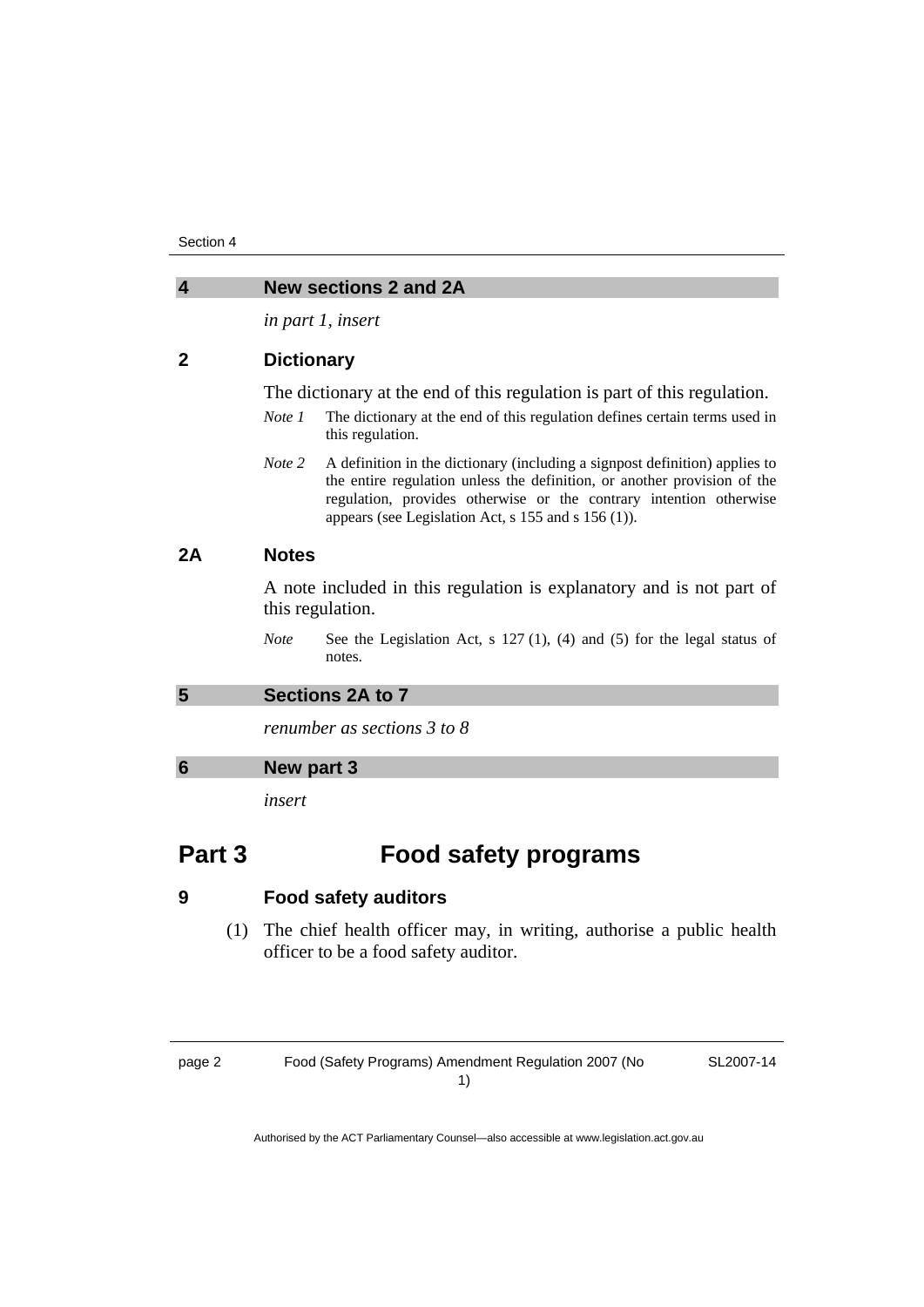(2) In this section:

*public health officer* means a public health officer under the *Public Health Act 1997*, section 12.

#### **10 Functions of food safety auditors**

A food safety auditor has the following functions:

- (a) to carry out audits of food safety programs when required under section 12;
- (b) if an audit identifies deficiencies in a food safety program—to carry out any necessary follow-up action (including additional audits) to check the deficiencies are remedied;
- (c) to report to the chief health officer the results of investigations or audits carried out under this part.

#### **11 Reporting requirements**

A food safety auditor who carries out a food safety program audit of a registered food business must give a copy of the audit report to the food business.

#### **12 Audit frequency**

- (1) The chief health officer may determine how often a food safety program audit for a registered food business must be carried out.
	- *Note* Power to make a statutory instrument includes power to make different provision for different categories (see Legislation Act, s 48).
- (2) In determining the audit frequency for a registered food business, the chief health officer—
	- (a) must consider the interest of public health and safety; and
	- (b) may consider the business' compliance with food safety programs.

SL2007-14 Food (Safety Programs) Amendment Regulation 2007 (No 1)

page 3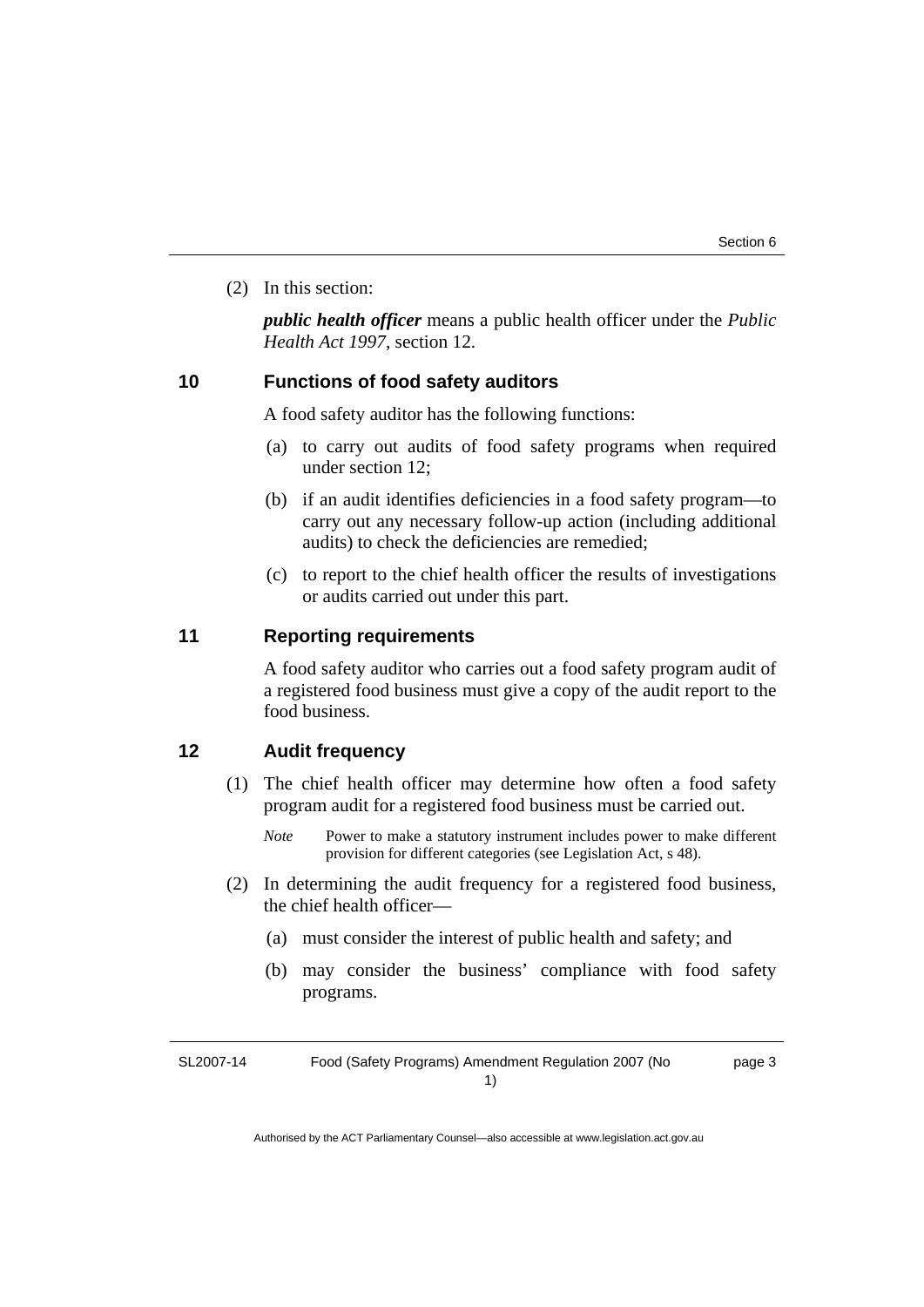(3) A determination under this section is a notifiable instrument.

*Note* A notifiable instrument must be notified under the Legislation Act.

#### **13 Food safety program to be given to chief health officer and made available to employees**

- (1) This section applies to a registered food business that is required to have a food safety program.
	- *Note* For requirements about food safety programs, see the food standards code, standard 3.2.1.
- (2) The proprietor of the registered food business must—
	- (a) give a copy of the food safety program (including any changes made to it) to the chief health officer; and
	- (b) keep a copy of the program (including any changes made to it) at each of the business' premises for inspection by any employee of the business.

**7 New dictionary** 

*insert* 

### **Dictionary**

(see s 2)

- *Note 1* The Legislation Act contains definitions and other provisions relevant to this regulation.
- *Note 2* For example, the Legislation Act, dict, pt 1, defines the following terms:
	- Act
	- chief health officer.
- *Note 3* Terms used in this regulation have the same meaning that they have in the *Food Act 2001* (see Legislation Act, s 148). For example, the following terms are defined in the *Food Act 2001*, dict:
	- food business

page 4 Food (Safety Programs) Amendment Regulation 2007 (No 1)

SL2007-14